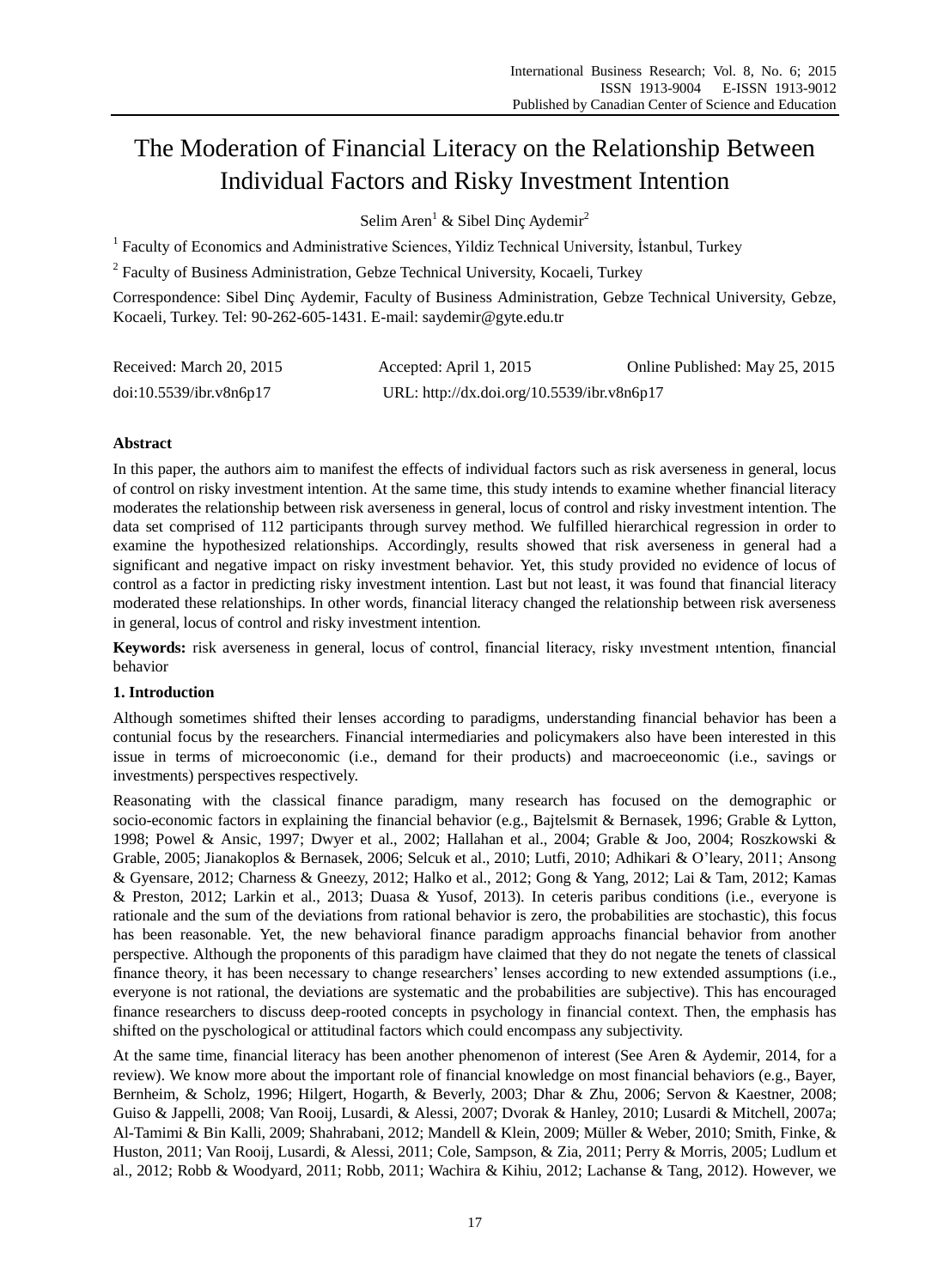know less about its effect on risky investment intention specifically. What's more, little effort has been devoted to examining the indirect effect of financial literacy (i.e., as a moderator variable) on financial behavior since the extant literature has focused on its direct effect.

We also know more about the relation between risk taking attitude and general or financial behavior (e.g., Weber & Milliman, 1997; Grable & Lytton, 1998; Sjöberg, 1998; Weber et al., 2002; Roszkowski et al., 2005; Siegrist et al., 2005; Selcuk et al., 2010). It is generally expected that a risk averse individual would also refrain from any risky behavior. Actually, the associated relationship is not so undemanding. For example, Weber et al. (2002) showed that people are not consistently risk averse or risk seekers in all situations, implying that risk taking depends on the corresponding domain. Nevertheless, we expect that an individual's risk averseness in general life would show consistency with his or her financial risk avoidance as well. However, there must be another factor which makes this obvious relationship between them differentiated. Concordantly, we propose that financial literacy would make diverge some people avoiding risks in general but taking financial risks from those avoiding risks both in general and also in financial context.

Briefly, our study contributes to the literature in three ways. First, it incorporates both some individual factors and also financial literacy -strong resource in financial decision making- into financial behavior context. Risk averseness in general reflects an individual's general attitude into risk taking while locus of control represents an individual's enduring trait. Second, it detects both direct and also indirect or systematic influences (i.e., moderation effect) of financial literacy on the relationships between these factors and risky investment intention. Third, our results regarding financial literacy highlight a new research question of whether another indirect effect type (i.e., moderated mediation) could occur.

To these ends, we provide the extant literature and hence ground our hypotheses first. Then, we present the establishment of variables and and the procedure of sampling and analyses which we employed. Lastly, we discuss the theoretical and practical implications, limitations and new research areas of our study.

#### **2. Literature Review**

#### *2.1 Risk Averseness in General and Risky Investment Intention*

Risk averseness in general is an attitude reflecting to which degree an individual generally avoids to take risks in his or her life. According to theory of reasoned action (Ajzen & Fishbein, 1977) and planned behavior (Ajzen, 1991), attitudes and subjective norms identify the likelihood of the ocurrence of behavior by influencing that behavior intention. This attitude may have a notable role on why people opt for certain products or avoid from others.

Regarding taking risk which is deemed as one of entrepreneurial traits, there exist two approaches in the management literature. First approach is that risk taking is an personality trait while the second one is that risk taking is a changing state of mind depending on the varying circumstances (McCarty, 2000). In a study of Schoemaker (1993), it is stated that an individual's intrinsic risk attitude may differ from his or her observed risk taking. As an explanation for this divergency, the author suggest different problem structuring, information processing ways, value functions, beliefs and context and process factors of individuals. Moreover, Weber et al. (2002) provide evidence of that risk taking level of individuals is domain specific. In other words, individuals are not consistently risk averse or risk seekers in all domains. This attitude varies according to the content domain. This study shows similarity with that of Sitkin and Weingart (1995). They explain the relationship between risk perception and risky decision making in manner that risk perception mediates the relationship between the problem framing, outcome history and risky decision making.

Nevertheless, there are lot of studies focused on the relationship between risk taking and risky behavior (e.g., Weber & Milliman, 1997; Grable & Lytton, 1998; Sjöberg, 1998; Weber et al., 2002; Roszkowski et al., 2005; Siegrist et al., 2005; Selcuk et al., 2010). In these studies, it is generally expected that a risk averse individual would also refrain from any risky behavior.

On the other hand, Van Rooij et al. (2007, p. 23) propose that risk averseness in addition to financial literacy should be included into understanding financial behavior since people's risk averseness level could make differences on their financial behavior.

We expect individuals' risk averseness in general to influence risky investment intention in a negative direction. An individual having no willingness to take risks in general could also avoid undertaking risky investments. Thus, twe hypothesize that;

H1: Risk averseness in general has a negative impact on risky investment intention.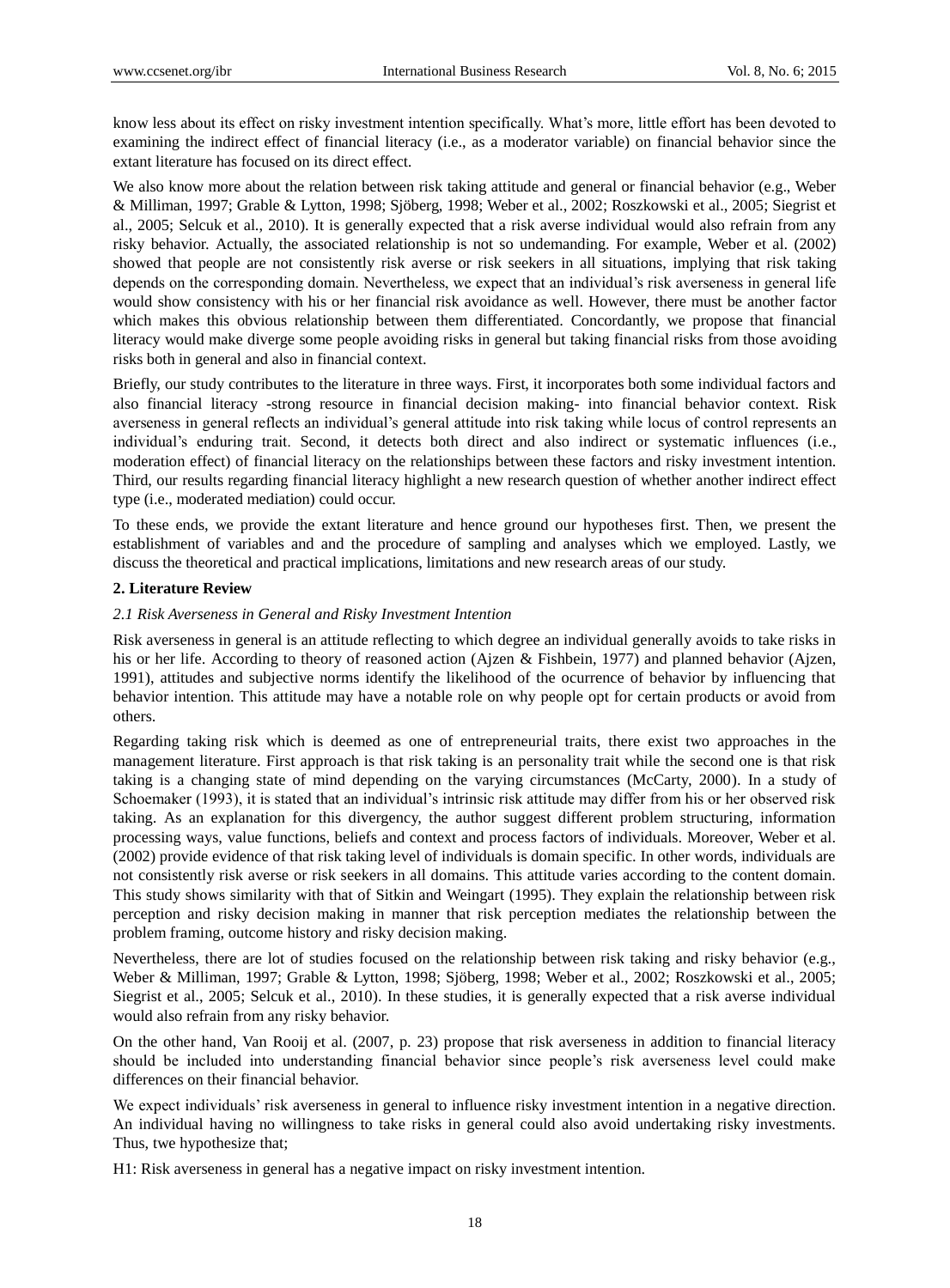## *2.2 Locus of Control and Risky Investment Intention*

According to Rotter (1966), the effect of a reinforcement on a behavior could show divergency between individuals in terms of the degree to which an individual discerns that this reward stems from his or her behavior. Accordingly, if any reinforcement or reward is perceived by the individuals as a result of their actions, these individuals are deemed as having internal locus of control. Yet, if any reinforcement or reward is discerned by the individuals as a result of outside forces such as luck, chance, destiny, these individuals are called as having external locus of control. Starting from this, in predicting the nature of learning processes, this variable is hypothesized to be significant and to show consistent differences between individuals. Within this context, Internal and external locus of control as a personality variable has been used in lots of studies.

The research focused on the determinants of locus of control shows that age has a significant and positive effect on this personality factor (See, Ganesan et al., 2003). When the people get older, they tend to have internal locus of control. Prior research examining the role of locus of control on the decision making setting is abounding. In a study, it is found that managers with higher internal locus of control tend to tap into group consultative decision making. As an explanation, the author suggests that these managers have enough confidence and belief in their competence and this belief makes the inclusion of other people in the process easy.

Locus of control is deemed as an entrepreneurial trait in the literature (e.g., Chelariu et al., 2008; Schjoedt & Shaver, 2012; Al-Habib, 2012; Jain & Ali, 2013). Namely, entrepreneurs have internal locus of control. At the same time, risk taking is considered as another personality trait of entrepreneurs (e.g., Al-Habib, 2012, Kreiser et al., 2013). Thus, locus of control may be related to risk taking. Indeed, there is a growing body of research relating locus of control variable to risky behavior. Baron (1968) refers to a positive relationship between external locus of control and conservative risk taking behavior. Carpentier et al. (2014) report that attitudes, social norms and locus of control make a significant contribution to predicting risky behavior (i.e., risky driving). In an earlier study, it is found that locus of control mediates the relationship between perception and risky behavior, in health domain (Crisp & Barber, 1995).

These findings enable locus of control as an individual factor to be discussed in behavioral finance setting. In their study integrating demographics, socio-economic and psychologic factors into one model, Grable and Joo (2000) conclude that locus of control, financial knowledge aand gender are predictors of financial risk tolerance. Also, when compared to financial knowledge and gender, locus of control has gerater contribution to explaining financial risk tolerance. Additionally, Perry and Morris (2005) show that locus of control have both direct and indirect effect on responsible financial behavior. As for indirect effect, locus of control moderates the relationship between financial knowledge and responsible financial behavior. Accordingly, individual with high internal locus of control would have more benefits of their financial knowledge on their financial management.

When we consider the relation of locus of control as a personality variable to risk taking, we anticipate it to have impact on risky investment intention. So, the next hypothesis is;

H2: (External) locus of control has a negative impact on risky investment intention.

## *2.3 Financial Literacy and Risky Investment Intention*

Financial literacy can be defined as the degree to which an individual know about the fundamental financial concepts and the functioning of the financial markets. Servon and Kaestner (2008, p. 273) describe financial literacy as a person's ability to understand and make use of financial concepts.

Financial literacy has been phenomenon of interest in the recent past since how much people know about financially helps greatly in explaining financial decision or behavior. With the arrival of market deregulation (Mandell & Klein, 2009) and new social security reforms in all over the world (Van Rooij et al., 2011), people have been more active and responsible agents for their financial planning. Hence, these developments have highlighted the importance of financial literacy. With this motive, this phenomenon has been extensively examined by the researchers in the literature (see Aren & Aydemir, 2014, for a review). Most research indicates that individuals have the deficiency of financial literacy which would assist them to make wise financial decisions (e.g., Guiso & Jappelli, 2008; Al-Tamimi & Bin Kalli, 2009; Shahrabani, 2012).

There is a growing body of research examining the determinants of financial literacy. In this respect, some studies describe the role of demographics such as gender, education, experience, income, etc. On being financially literate (e.g., Guiso & Jappelli, 2008; Lusardi & Mitchell, 2008; Al-Tamimi & Bin Kalli, 2009; Ansong & Gyensare, 2012; Müller & Weber, 2010). Briefly, it can be said that financial illiteracy has been more seen among women, those with little work experience, those under age 30 (e.g., Chen & Volpe, 1998; Lusardi et al., 2010). While those people working in banking and finance sector, having both higher income and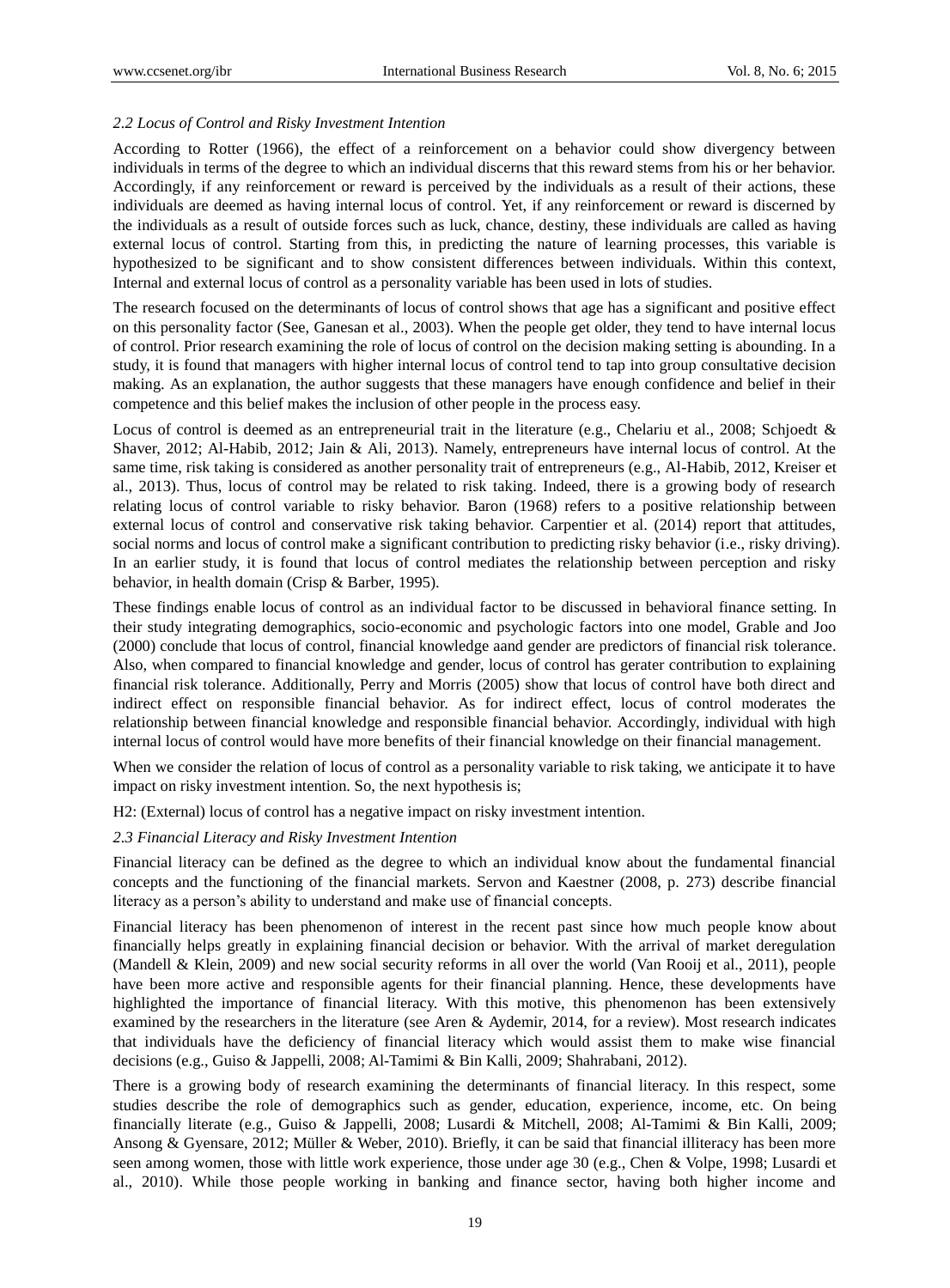educational level are more financially literate (Al-Tamimi & Bin Kalli, 2009).

According to valuable research arguing the role of financial literacy on financial decision or behavior, financial illiteracy has been considered as the reason for portfolio underdiversification (Guiso & Jappelli, 2008), inadequate stock participation (Van Rooij, Lusardi, & Alessi, 2011), unpreparedness for post-retirement times (Lusardi & Mitchell, 2007b), wealth unaccumulation (Van Rooij, Alessi, & Lusardi, 2012), being unable to make personal contributions (Van Rooij, Kool, & Prast, 2007; Dvorak & Hanley, 2010) and allocation changes (Dvorak and Hanley, 2010) for retirement plans, poor investment decisions (Al-Tamimi & Bin Kalli, 2009), no intention to control personal budget (Sharahbani, 2012), financial dissatisfaction (Yoong, See, & Baronovich, 2012), irresponsible financial management behavior (Perry & Morris, 2005; Ludlum et al., 2012), poor financial practice behavior (Robb & Woodyard, 2011), irresponsible credit card usage of college students (Robb, 2011), inability to make informed financial decisions (Chen & Volpe, 1998), unimproved household financial management behavior (Hilgerth, Hogarth, & Beverly, 2003), preponderantly purchasing of actively managed funds in spite of their high expenses (Müller & Weber, 2010).

Lusardi and Mitchell (2007a/b) indicate that financially illiterate households are less likely to plan for retirement and to accumulate wealth. Moreover, Van Rooij et al. (2011) provide evidence of financial illiteracy as the reason for inadequate stock participation. In other words, people with lower financial knowledge are less likely to attend in stock market which is known as risky investing in the literature. These people have deficiency of the needed financial knowledge which could direct them to take advantage of financial markets and portfolio diversification (Guiso & Jappelli, 2008).

In the view of such research, we anticipate that financial literacy of individuals has impact on risky investment intention. The more they know about financial concepts and the operating of financial markets, the more they have intention to make risky investments. So, the new hypothesis here is;

*H3: Financial literacy has a positive impact on risky investment intention.*

Along with these main effects, we also expect indirect effects between forementioned variables. In their paper, Baron and Kenny (1986) define a moderator variable in this way:

"In general terms, a moderator is a qualitative or quantitative variable that affects the direction and/or strength of the relation between an independent or predictor variable and a dependent or or criterion variable" (p. 1174).

In our study, we predict that the relationship between individual characteristics and risky investment intention would diversify according to individuals' financial literacy level. As the financial knowledge being a strong resource for individuals to make investment, we expect that financial literacy would shift the strength of these relationships.

As we mentioned before, individuals avoiding taking risks in general are less likely to have a risky investment intention. Yet, there may be differences between an individual's intrinsic risk attitudes and observed risk taking due to the various factors such as context and process factors and information processing (Schoemaker, 1993). Accordingly, more financially literate individuals would avoid undertaking risky investment less although they tend to avoid generally taking risks more in their life. More financial knowledge would shift their risky investment perception by shaping problem structuring or information processing of the relevant investment decision. Or, risk averseness level of an individual would change in the financial domain as Weber et al. (2002) suggest. Accordingly, the next hypothesis is;

## *H4: Financial literacy moderates the relationship between risk averseness in general and risky investment intention.*

Similarly, when the individuals have an internal (external) locus of control, they tend to have more (less) financial risk tolerance (Grable & Joo, 2000) and hence they have more (less) risky investment intention. With more financial knowledge, these internal (external) individuals would tend to invest in risky investments alternatives more (less) than they do. Hence, the next hypothesis here is;

*H5: Financial literacy moderates the relationship between locus of control and risky investment intention.*

# **3. Research Method**

#### *3.1 Measurement of Variables*

In order to test the above hypotheses, a questionnaire measuring all constructs by using five point likert type scales ranging from 1 (strongly disagree) to 5 (strongly agree) was used.

Although the existence of various types to measure financial literacy of individuals, resent researchers design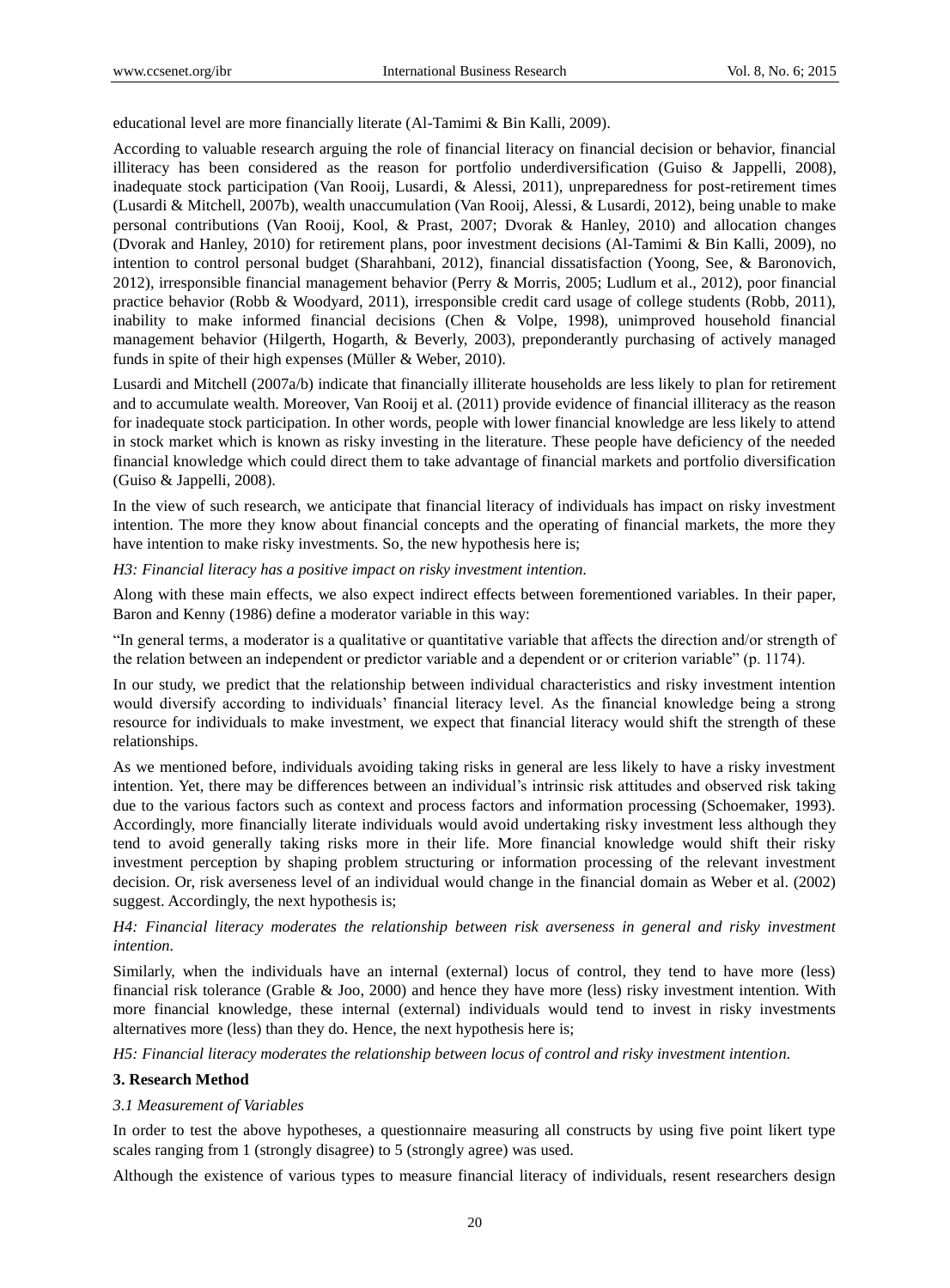two modules in order to measure financial literacy of individuals (Van Rooij et al., 2011). According to these modules, financial literacy can be examined under two components, both of which are basic and advanced literacy. Basic literacy measures individuals' awareness about the fundamental financial topics such as numeracy, compounding interest, inflation, time value of money and money illusion while advanced literacy aims to measure the operating of financial markets, the difference between a bond and a stock, having idea of diversifying risk and the relationship between bond prices and interest rates. This measurement comprised of five basic and eleven advanced literacy questions. We employ this scale in this study. An index was calculated through the true answers of questions, by assigning one point to each correct answer. Respondents were also allowed to choose "don't know" option as well.

For locus of control construct, we modified the scale in Perry and Morris (2005) into five point likert type. This measure consisted of seven items. Higher and lower scores on this scale represent external and internal locus of control respectively. In measuring the risk averseness in general, seven-item scale combining the items of Donthu and Gilliland (1996), Burton et al. (1998) was employed. Higher risk averseness scores are related to avoiding risk taking more.

Risky investment intention scale comprised of the modified four items of both Putrevu et al. (1994) and Dodds et al. (1991). Higher scores on this scale represent having higher risky investment intention.

## *3.2 Sampling*

Our study sample comprised of 112 individuals through convenience sampling method. The sample encompasses mostly postgraduates and personnel in a university. We did not include undergraduates even if they are above 18 and more (sufficient for being able to invest) on the grounds that they are not financially independent and hence not familiar with the idea of managing their finance and making an investment. Similarly, postgraduates being financially dependent still were not allowed to take part in the study for.

Sampling descriptive characteristics showed that nearly 61 percent of the participants were male; most of them were postgraduates (70 of 112 participants). The people aged between 20-30 (31-40) accounted for almost 51 (33) percent of the study sample. Nearly 52 (46) percent of the participants constituted single (married) people. 58 percent of the sample comprised of the people whose income level is between Turkish Liras 2001-5000. There were fifteen (twenty nine) individuals having an income level between TL 5001-10.000 (2000 and less).

## *3.3 Measure Validity and Reliability*

In our measurement design, we have modified and combined the items of some scales (i.e., risk averseness in general and risky investment intention). Hence, we employed exploratory factor analysis in order to see to which extent these items would accumulate on the same factors. Firstly, KMO value shows that our study sample is adequate for factor analysis. Principal component analysis has extracted three factors. Based on the varimax rotation method, the factor loadings of items and Cronbach's alpha values of factors in the final analysis can be seen on Table 1.

Meanwhile, financial literacy scale is not subject to factor analysis as an observed variable which is calculated through the true answers of participants.

| <b>KMO</b> Value | 0,80                       |                            |                  |
|------------------|----------------------------|----------------------------|------------------|
| Items            | Risky Investment Intention | Risk Averseness in General | Locus of Control |
| N1               | 0.872                      |                            |                  |
| N <sub>2</sub>   | 0.931                      |                            |                  |
| N <sub>3</sub>   | 0.920                      |                            |                  |
| N <sub>4</sub>   | 0.877                      |                            |                  |
| R <sub>1</sub>   |                            | 0.633                      |                  |
| R <sub>2</sub>   |                            | 0.709                      |                  |
| R <sub>3</sub>   |                            | 0.588                      |                  |
| R4               |                            | 0.818                      |                  |
| R <sub>5</sub>   |                            | 0.649                      |                  |

## Table 1. Validity and reliability of unobserved measures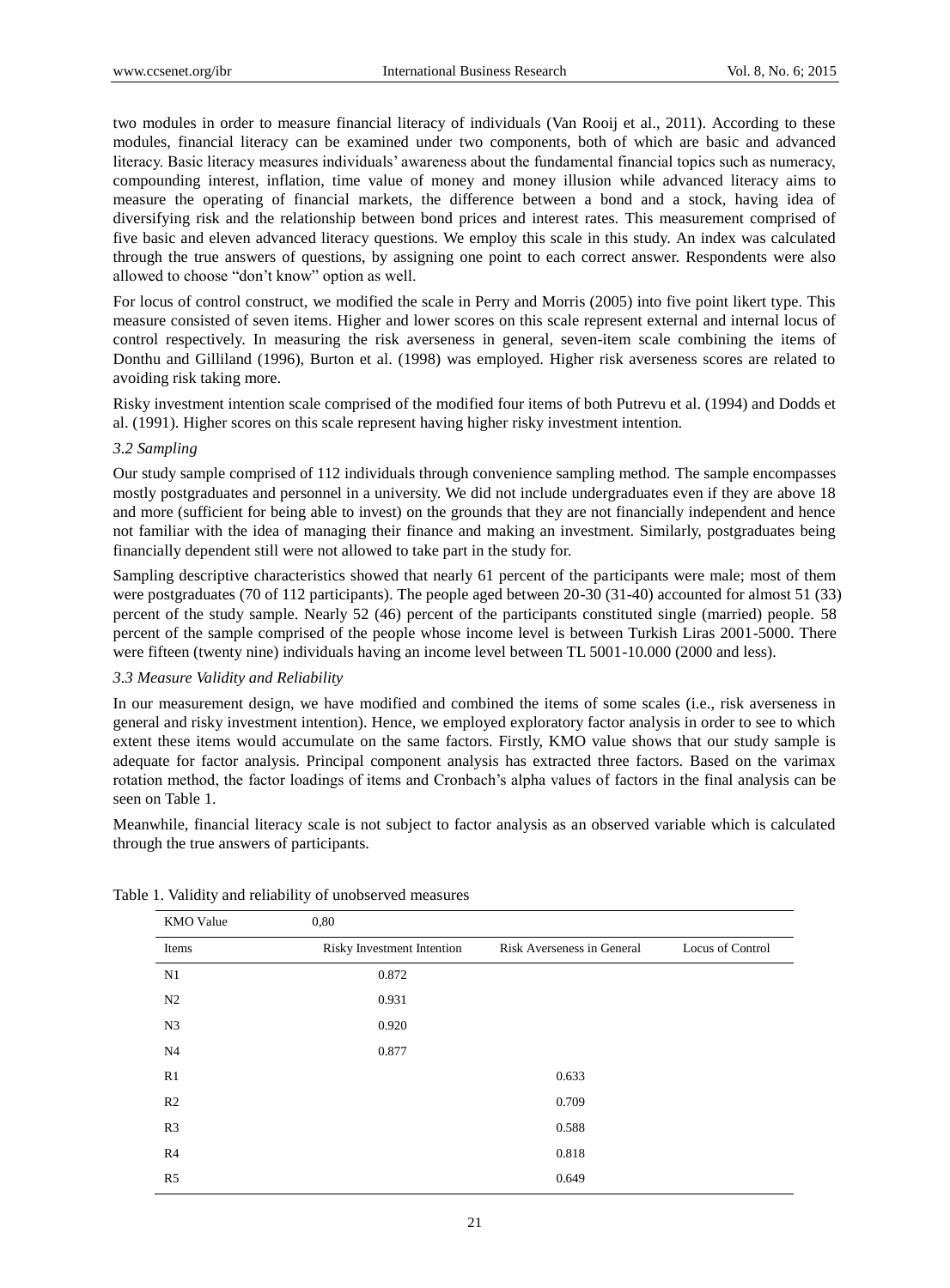| R7                |       | 0.782 |       |
|-------------------|-------|-------|-------|
| L1                |       |       | 0.493 |
| L2                |       |       | 0.760 |
| L <sub>3</sub>    |       |       | 0.715 |
| L6                |       |       | 0.838 |
| L7                |       |       | 0.749 |
| Cronbach's Alphas | 0.948 | 0.838 | 0.797 |

Table 2 exhibits means, standard deviations and correlations amongst variables. Accordingly, it can be said that risk averseness in general is in significant relation to basic and advanced financial literacy and risky investment intention. Yet, locus of control seems not to have any significant association with any variable. Basic and advanced financial literacy correlate to each other significantly and positively. Last, risk averseness in general and advanced financial literacy significantly have a negative and positive relation to risky investment intention respectively.

Table 2. Means, standard deviations, and correlations among variables

|               | Variables                       | Mean | S.D. |                       |          |            | 4         |
|---------------|---------------------------------|------|------|-----------------------|----------|------------|-----------|
|               | <b>Risk Averseness</b>          | 3.47 | 0.77 |                       |          |            |           |
| $\mathcal{D}$ | Locus of Control                | 2.12 | 0.72 | 0.077                 |          |            |           |
| 3.            | <b>Basic Financial Literacy</b> | 2.96 | 1.36 | $-0.221$ <sup>*</sup> | $-0.014$ |            |           |
| 4.            | Advanced Fin. Literacy          | 4.66 | 3.27 | $-0.253***$           | $-0.072$ | $0.578***$ |           |
|               | Risky investment intention      | 2.31 | 0.92 | $-0.493**$            | $-0.007$ | 0.057      | $0.202^*$ |

*Note.* \*p<0.05; \*\*p<0.01.

#### *3.4 Analyses and Results*

In order to test our hypotheses, we fulfilled hierarchical regression through IBM SPSS Statistics 22. For two reasons, we preferred to include advanced financial literacy into equations. First, bivariate (zero-order) correlations between variables highlighted that there is a strong relationship between basic and advanced financial literacy (r: 0.578). Second, the advanced literacy rather than the basic one is found to significantly relate to risky investment intention. Besides, Van Rooij et al. (2007) claim that the relationship between financial literacy and stock ownership becomes stronger for advanced literacy rather than the basic one. When we considered that advanced literacy questions measure financial knowledge regarding as (1) what the stocks and the bonds represent, (2) the difference between them, (3) the relationship between interest rates and bond prices, (4) functioning of the capital markets, this relation is not surprising. Therefore, we incorporated the advanced financial literacy into our regression equations.

As illustrated in Table 3, we made two hierarchical regressions in two steps and conducted the analyses with mean-centered variables in order that all predictor variables have a meaningful zero point (Geiser, 2013, p. 38). Herewith, this enables the interpretation of the interaction effects without causing the effects to be inflated (Hair et al., 2014, p. 260).

In the first step of the former model in which risky investment intention as a dependent variable, risk averseness in general and advanced financial literacy as independent variables take place, risk averseness in general was found to be a significant strong predictor of our criterion variable. Thus, H1 was supported by our results. Yet, the effect of advanced financial literacy on risky investment intention was insignificant. In the second step, the product term of risk averseness and advanced financial literacy was included into equation. Interaction term is significant ( $p<0.01$ ). Furthermore, the interaction term accounted for a significant increase in R square  $(\Delta R^2 = 0.049, p < 0.01)$ . It denoted that the interaction between risk averseness in general and advanced financial literacy level explained a significant part of the variation in risky investment intention beyond which risk averseness and advanced financial literacy level explained together. Besides, this interaction term means more. When the advanced financial literacy level is increased or decreased by one standard deviation unit, the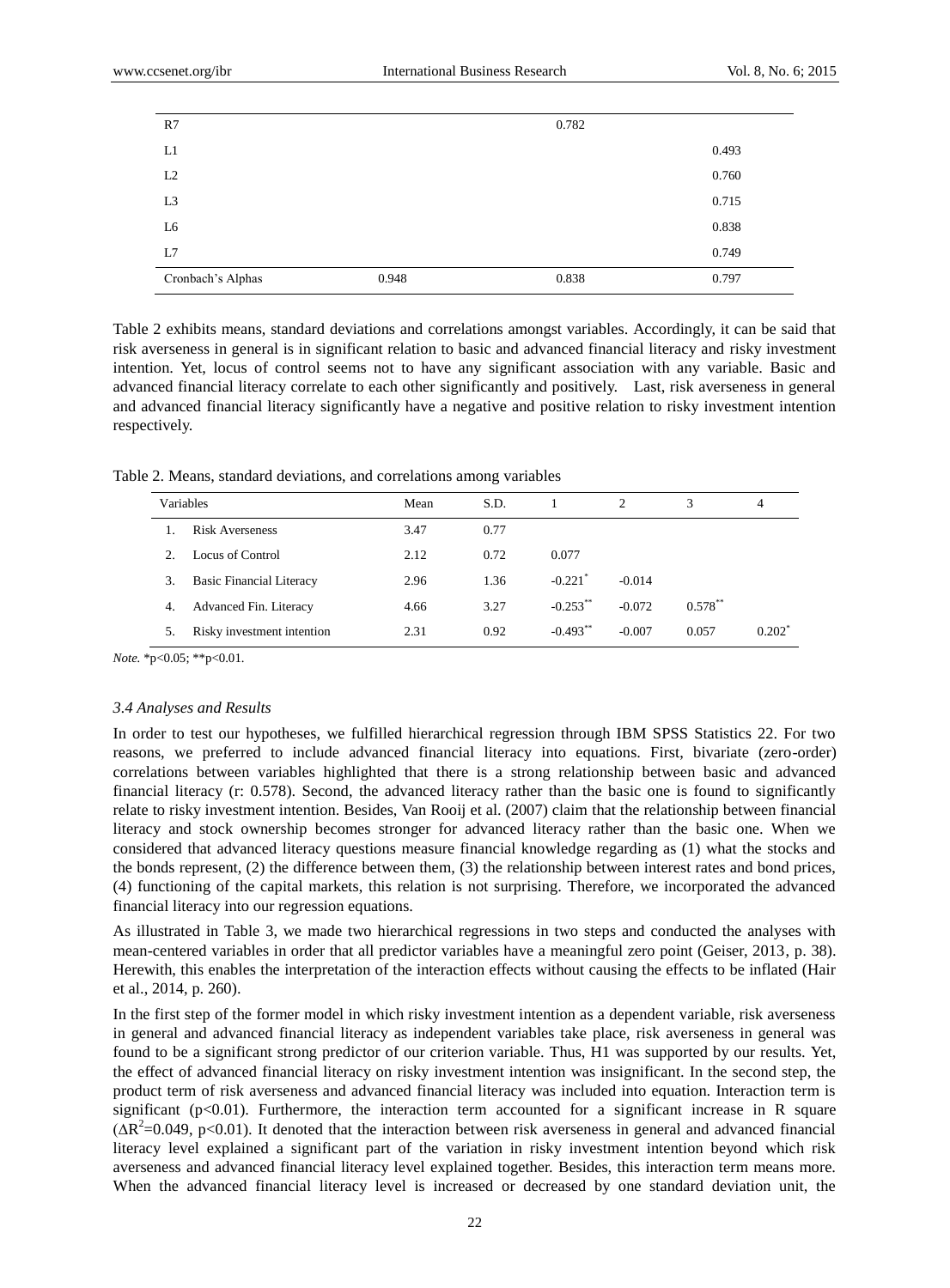relationship between risk averseness in general and risky investment intention is expected to shift by the size of -0.222. Consequently, H4 was supported in our study.

In the first step of the latter model in which risky investment intention as a dependent variable, locus of control and advanced financial literacy as independent variables take place, locus of control was found to have no impact on risky investment intention individually. It means that H2 was not supported. However, advanced financial literacy had a significant influence on our criterion variable ( $p<0.05$ ). In the second step, the interaction term of locus of control and advanced financial literacy was included into the model. And consequently, it was found that the interaction term was significant  $(p<0.05)$  and that the interaction term explained a significant part of the variation in risky investment intention beyond locus of control and advanced financial literacy level explained together ( $\Delta R2 = 0.039$ , p<0.05). The significant interaction term here means that one standard deviation unit increase or decrease in advanced financial literacy level is expected to change the relationship between locus of control and risky investment intention by the size of -0.198. Thus, our hypothesis (H5) suggesting that financial literacy moderates the relationship between locus of control and risky investment intention was supported. Table 3 summarizes all regression results.

| Variables                               | Risky Investment Intention |              |  |
|-----------------------------------------|----------------------------|--------------|--|
|                                         | Sta. Betas                 | $\Delta R^2$ |  |
| Step 1 in Model 1                       |                            |              |  |
| <b>Risk Averseness</b>                  | $-0.472**$                 |              |  |
| Advanced Financial Literacy             | 0.082                      |              |  |
| Step 2 in Model 1                       |                            |              |  |
| <b>Risk Averseness</b>                  | $-0.446**$                 |              |  |
| <b>Advanced Financial Literacy</b>      | 0.105                      |              |  |
| Risk Averseness*Adv. Financial Literacy | $-0.222**$                 | $0.049**$    |  |
| Step 1 in Model 2                       |                            |              |  |
| Locus of Control                        | 0.008                      |              |  |
| Advanced Financial Literacy             | $0.212*$                   |              |  |
| Step 2 in Model 2                       |                            |              |  |
| Locus of Control                        | 0.000                      |              |  |
| <b>Advanced Financial Literacy</b>      | $0.208*$                   |              |  |
| LoC* Advanced Financial Literacy        | $-0.198*$                  | $0.039*$     |  |

Table 3. Hierarchical regression results

*Note.* \*\*p<0.01; \*p<0.05.

Advanced financial literacy was found to be insignificant in the model in which risk averseness and advanced financial literacy predicted risky investment intention while it is significant in that model in which locus of control and advanced literacy explained the criterion variable. Thus, we could not support H3 directly. But this contrariness arouses curiosity in that how financial literacy having a significant zero order correlation (r=0.202) with risky investment intention became insignificant in the model in which risk averseness as the second predictor variable (financial literacy as the other predictor) are expected to explain risky investment intention. The effect of advanced financial literacy on risky investment intention may probably be conveyed through risk averseness. In other words, insignificant beta coefficient of financial literacy in Model 1 may refer to risk averseness in general as a mediator variable conveying the effect of financial literacy on risky investment intention. After risk averseness included into equation, financial literacy's effect may have been insignificant. In that case, moderated mediation effect (see Preacher et al. (2007), for detail) is also questionable. Figure 1 makes this type of relationship more visible. According to this figure, financial literacy has impact on behavior intention. Additionally, risk averseness in general mediates this relationship. What's more, financial literacy moderates the relationship between risk averseness in general and risky investment intention. We can explain the case in this manner. Since we did not hypothesize this moderated mediation relationship priorly, we could not provide any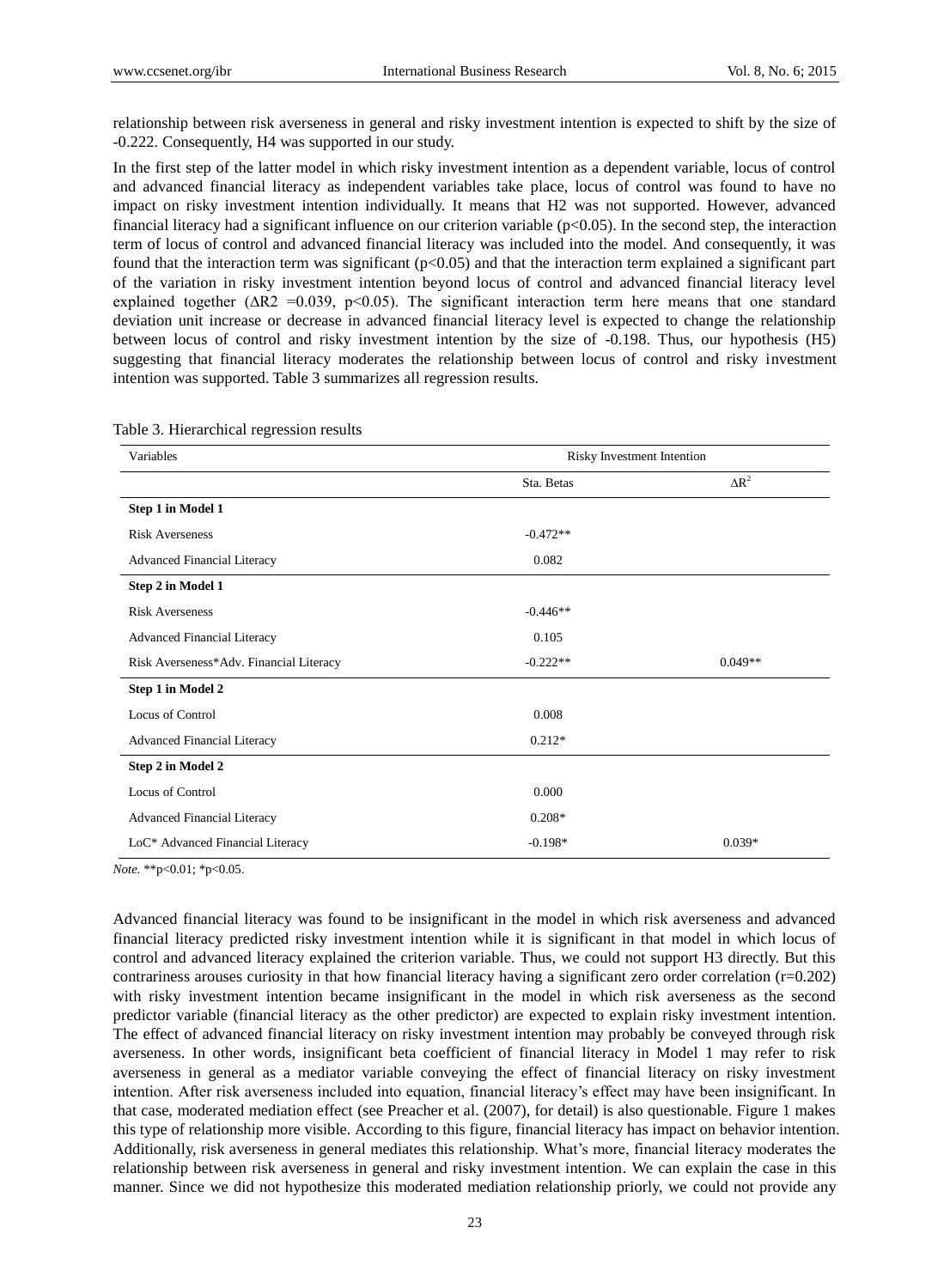evidence of this. After all, it is more appropriate to examine this kind of relationship through structural equation modeling.



Figure 1. Exhibition of the moderated mediation type

#### **4. Discussion and Conclusion**

#### *4.1 Theoretical and Practical Implications*

In this study, it is emprically demonstrated that risk averseness in general and financial literacy level had impact on the risky investment behavior represented by behavior intention. This means that a general attitude reflecting our view of avoiding taking risks in our general life seems to have influence on our financial behavior. This is important to the finance literature in terms of the manifestation of the relationship between a general risk taking and financial risk taking. Although proposed by Schoemaker (1993) that the instrinsic risk taking could diverge from the observed risk taking, in the view of main effects, our study shows that our general risk taking attitude does not differ in a financial risk taking setting.

Particularly advanced financial knowledge which the individuals have constitutes a strong advantage in front of their financial behavior (especially risky investment behavior). Our study results show consistency with prior research manifesting the importance of financial literacy on financial behavior. Moreover, the most important finding in our study is that financial literacy moderates the relationship between some individual factors (i.e., risk averseness in general and locus of control) and risky investment intention. When the financial literacy is higher, then the negative relationship between risk averseness and risky investment intention is stronger. The people who generally avoid taking risk in their life more are less likely to engage in risky investments. Yet, these risk averse people in general will avoid risky investments more if they have higher advanced financial literacy. This finding can be explained by the people's limited information processing capability. More financial information does not lead those generally risk-averse people to have higher risky investment intention. Besides, this finding strengthens the role of financial literacy more than that demonstrated by the prior research since there exist no study suggesting the indirect effect of financial literacy on financial behavior.

Unfortunately, our study does not support the hypothesis that locus of control has impact on risky investment intention. Yet, financial literacy interacting with locus of control moderates this relationship. In other words, higher advanced financial literacy are expected to change this relationship in a negative direction. External individuals with higher financial literacy are less likely to have risky investment intention than those externals with lower financial literacy level. It can be said that more information directs people with external control to have more personal responsibility with their risky financial behavior by making them more realistic about the risky investments.

These findings regarding the presence of financial literacy's moderating effect are more fruitful for those policymakers and financial intermediaries by indicating that the increase in financial literacy level of people could have an important influence on their investments. When equipped with higher financial literacy, their attitudes to finacial risk taking or their intentions to invest in risky assets would differ.

Last but not least, the adverse results regarding as financial literacy would give the idea of another indirect effect (i.e. moderated mediation) prospect which is mentioned in the results section. These results asking a new research question can be considered as another contribution of this study.

All in all, this study provides notable insights regarding showing whether the probable risk takers (those who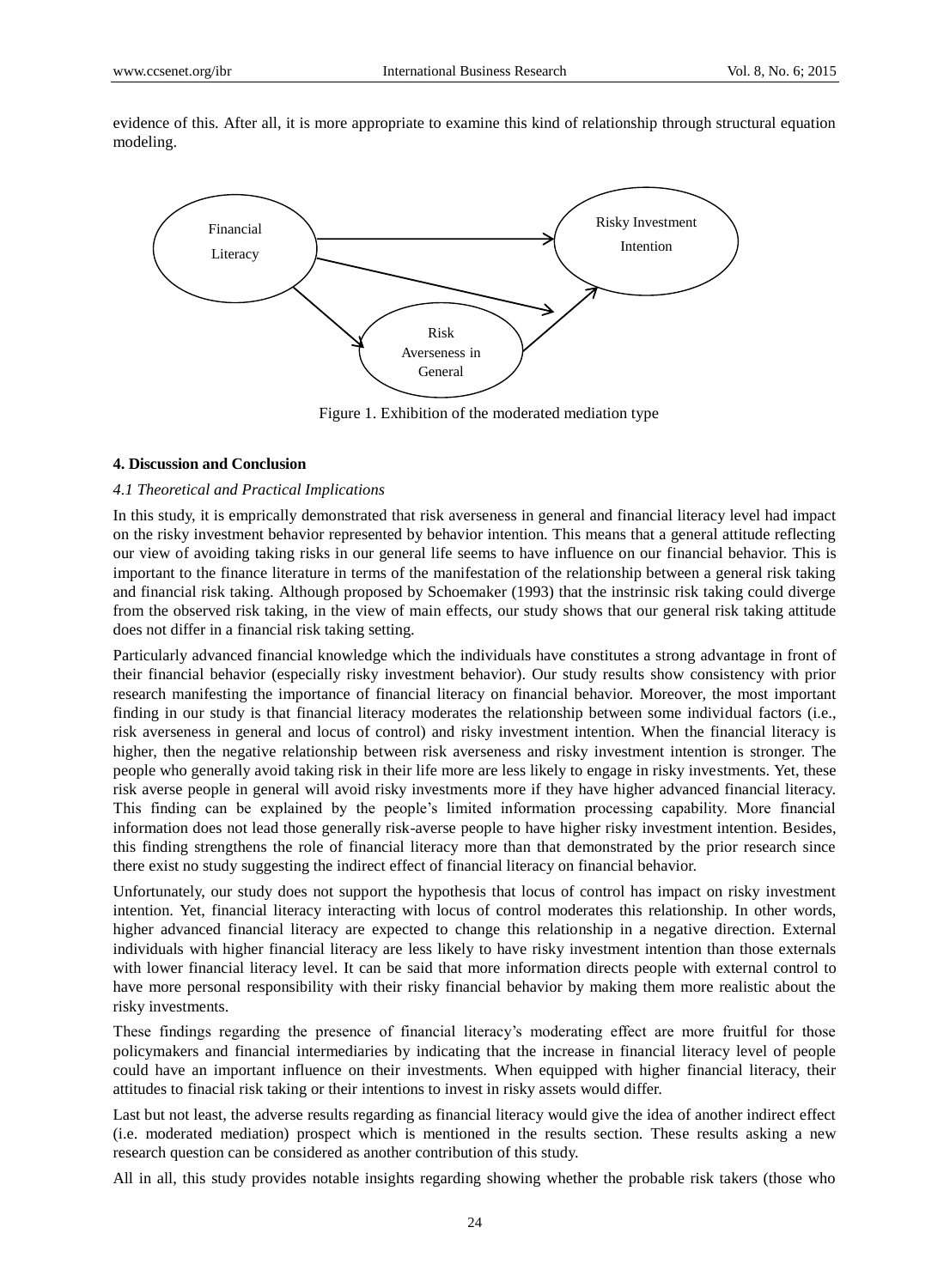don't avoid taking risks in general and those who have internal locus of control) could also take risks in the financial context. This paper also contributes to previous research on financial literacy by manifesting its indirect effect beyond the direct one and by questioning the other indirect effect type (i.e., moderated mediation) which the financial literacy has on the financial behavior.

#### *4.2 Limitations*

As in any study, there are some limitations in our study as well. Definitely, the larger sample size would enable us to attain more generalizable results. Secondly, using convenience sampling method, our sample may have some deficiencies in terms of variability and representability of the population.

#### *4.3 Suggestions*

*W*e emprically articulate the manifestion of financial literacy as a moderator variable. Yet, it may have some other sistematic influences on the above posited relationships. As we illustrated in Figure 1, first, we suggest researchers consider a moderated mediation effect into their research based on structural equation modelling. Second, it is better to replicate this research with a larger sample size through SEM in order to validate our results. Third, in future, the role of other individual factors such as emotional intelligence representing emotional abilities and personality traits on financial behavior could be investigated.

#### **References**

- Adhikari, B. K., & O'leary, V. (2011). Gender differences in risk aversion: A developing nation's case. *Journal of Personal Finance, 10*(2), 122-147.
- Ajzen, I. (1991). The theory of planned behavior. *Organizational Behavior and Human Decision Processes, 50*, 179-211. http://dx.doi.org/10.1016/0749-5978(91)90020-T
- Ajzen, I., & Fishbein, M. (1977). Attitude-behavior relations: Theoretical analysis and review of empirical research. *Psychological Bulletin, 84*, 888-918. http://dx.doi.org/10.1037/0033-2909.84.5.888
- Al-Habib, M. (2012). Identifying the traits of entrepreneurs in a university setting: An empirical examination of Saudi Arabian University students. *International Business & Economics Research Journal, 11*(9), 1019-1028.
- Al-Tamimi, Hussein, A. H., & Bin Kalli, Al A. (2009). Financial literacy and investment decisions of UAE investors. *Journal of Risk Finance, 10*(5), 500-516. http://dx.doi.org/10.1108/15265940911001402
- Ansong, A., & Gyensare, M. A. (2012). Determinants of university working-students' financial literacy at the University of Cape Coast, Ghana. *International Journal of Business and Management, 7*(9), 126-133. http://dx.doi.org/10.5539/ijbm.v7n9p126
- Aren, S., & Aydemir, S. D. (2014). A literature review on financial literacy. *Journal of Financial Researches and Studies, 5*(11), 33-49. http://dx.doi.org/10.14784/jfrs.2014117326
- Bajtelsmit, V. L., & Bernasek, A. (1996). Why do women invest differently than men? *Financial Counseling and Planning, 7*, 1-10.
- Baron, R. A. (1968). Authoritarianism, locus of control and risk taking. *Journal of Psychology: Interdisciplinary and Applied, 68*(1), 141-143. http://dx.doi.org/10.1080/00223980.1968.10544138
- Baron, R. M., & Kenny, D. A. (1986). The moderator-mediator variable distinction in psychological research: Conceptual, strategic, and statistical considerations. *Journal of Personality and Social Psychologhy, 51*(6), 1173-1182. http://dx.doi.org/10.1037/0022-3514.51.6.1173
- Bayer, P. J., Bernheim, B. D., & Scholz, J. K. (1996). *The effects of financial education in the workplace: Evidence from a survey of employers.* National Bureau of Economic Research, NBER Working Paper Series, Working Paper 5655, pp. 1-29.
- Burton, S., Lichtenstein, D. R., Netemeyer, R. G., & Garretson, J. A. (1998). A scale for measuring attitude toward private label products and an examination of its psychological and behavioral correlates. *Journal of The Academy of Marketing Science, 26*(4), 293-306. http://dx.doi.org/10.1177/0092070398264003
- Carpentier, A., Brijs, K., Declercq, K., Brijs, T., Daniels, S., & Wets, G. (2014). The effect of family climate on risky driving of young novices: The moderating role of attitude and locus of control. *Accident Analysis and Prevention, 73*, 53-64. http://dx.doi.org/10.1016/j.aap.2014.08.005
- Chelariu, C., Brashear, T. G., Osmonbekov, T., & Zait, A. (2008). Entrepreneurial propensity in a transition economy: Exploring micro-level and meso-level cultural antecedents. *Journal of Business & Industrial*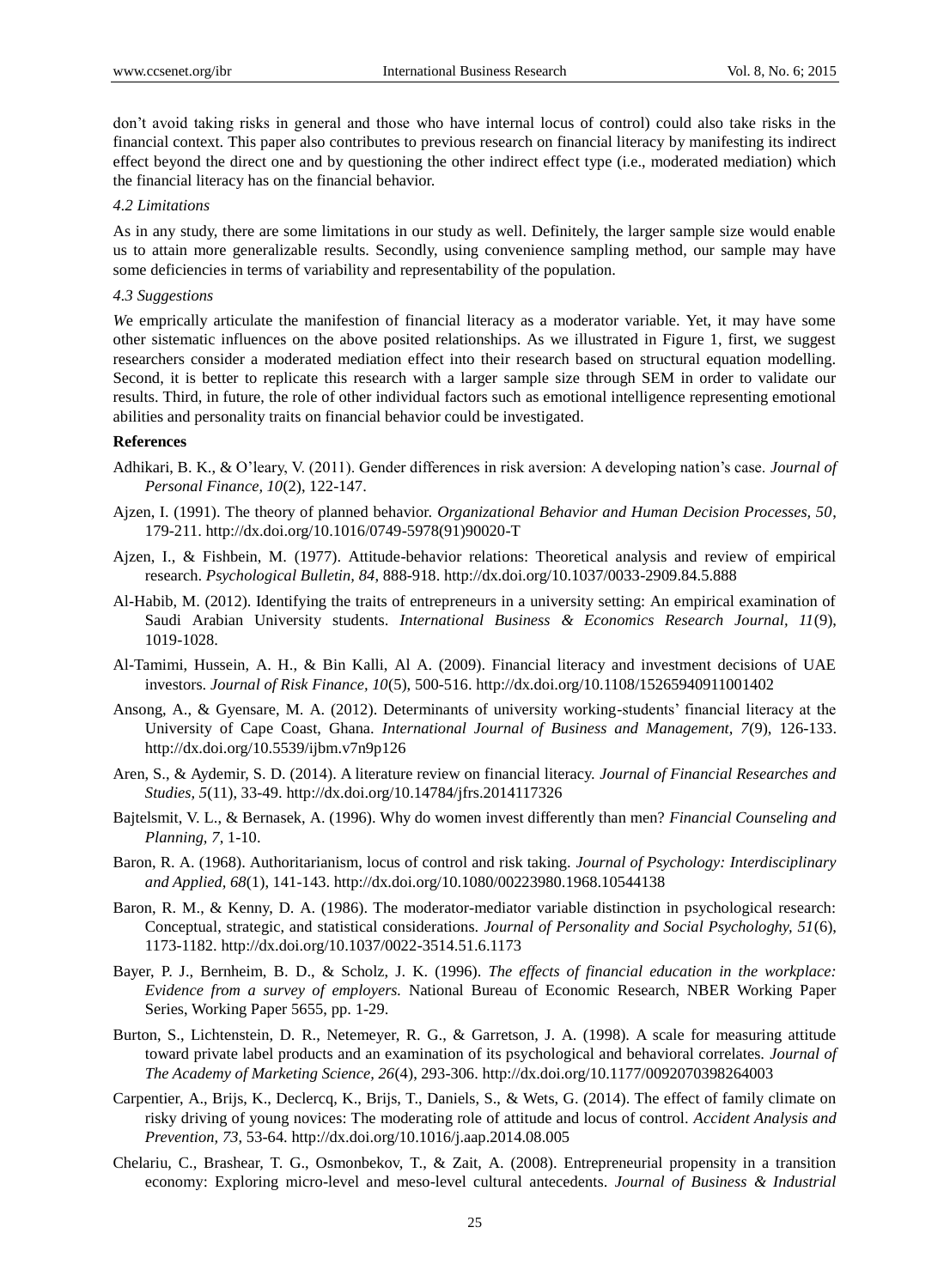*Marketing, 23*(6), 405-415. http://dx.doi.org/10.1108/08858620810894454

- Chen, H., & Volpe, R. P. (1998). An analysis of personal financial literacy among college students. *Financial Services Review, 7*(2), 107-128. http://dx.doi.org/10.1016/S1057-0810(99)80006-7
- Cole, S., Sampson, T., & Zia, B. (2011). Prices or knowledge? What drives demand for financial services in emerging markets? *Journal of Finance, 66*(6), 1933-1967. http://dx.doi.org/10.1111/j.1540-6261.2011.01696.x
- Crisp, B. R., & Barber, J. G. (1995). The effect of locus of control on the association between risk perception and sexual risk–taking. *Personality and Individual Differences, 19*(6), 841-845. http://dx.doi.org/10.1016/S0191-8869(95)00117-4
- Dhar, R., & Zhu, N. (2006). Up close and personal: Investor sophistication and the disposition effect. *Management Science, 52*(5), 726-740. http://dx.doi.org/10.1287/mnsc.1040.0473
- Dodds, W. B., Monroe, K. B., & Grewal, D. (1991). Effects of price, brand, and store information on buyers' product evaluations. *Journal of Marketing Research, 28*(August), 307-319. http://dx.doi.org/10.2307/3172866
- Donthu, N., & Gilliand, D. (1996). Observations: The infomercial shopper. *Journal of Advertising Research, 36*(2), 69-76.
- Duasa, J., & Yusof, S. A. (2013). Determinants of risk tolerance on financial asset ownership: A case of Malaysia. *International Journal of Business and Society, 14*(1), 1-16.
- Dvorak, T., & Hanley, H. (2010). Financial literacy and the design of retirement plans. *Journal of Socio-Economics, 39*, 645-652. http://dx.doi.org/10.1016/j.socec.2010.06.013
- Dwyer, P. D., Gilkeson, J. H., & List, J. A. (2002). Gender differences in revealed risk taking: evidence from mutual fund investors. *Economics Letters, 76*, 151-158. http://dx.doi.org/10.1016/S0165-1765(02)00045-9
- Ganesan, R., Kaur, D., Maheshwari, R. C., & Stapathy, S. (2003). Demographic correlates of locus of control and perceived ladder of success: A study on women entrepreneurs. *International Journal of Entrepreneurship, 7*, 1-16.
- Geiser, C. (2013). *Data Analysis with Mplus*. Newyork: Guilford Press.
- Gong, B., & Yang, C. (2012). Gender differences in risk attitude: Field experiments on the matrilineal mosuo and the patriarchal yi. *Journal of Economic Behavior & Organization, 83*, 59-65. http://dx.doi.org/10.1016/j.jebo.2011.06.010
- Grable, J. E., & Joo, S. (2000). A cross-disciplinary examination of financial risk tolerance. *Consumer Interests Annual, 46*, 151-157.
- Grable, J. E., & Joo, S. (2004). Environmental and biopsychosocial factors associated with financial risk tolerance. *Financial Counseling and Planning, 15*(1), 73-82.
- Grable, J. E., & Lytton, R. H. (1998). Investor risk tolerance: Testing the efficacy of demographics as differentiating and classifying factors. *Financial Counseling and Planning, 9*(1), 61-74.
- Guiso, L., & Jappelli, T. (2008). *Financial literacy and protfolio diversification*. European University Institute, Department of Economics, Working Paper ECO 2008/31, pp. 1-36.
- Hair, J. F., Hult, G. T. M., Ringle, C. M., & Sarstedt, M. (2014). *A Primer on Partial Least Squares Structural Equation Modeling (PLS-SEM)*. Newyork: SAGE.
- Halko, M. L., Kaustia, M., & Alanko, E. (2012). The gender effect in risky asset holdings. *Journal of Economic Behavior & Organization, 83*, 66-81. http://dx.doi.org/10.1016/j.jebo.2011.06.011
- Hallahan, T. A., Faff, R. W., & McKenzie, M. D. (2004). An empirical investigation of personal financial risk tolerance. *Financial Services Review, 13*, 57-78.
- Hilgerth, M. A., Hogarth, J. M., & Beverly, S. G. (2003). Household financial management: The connection between knowledge and behavior. *Federal Reserve Bulletin, 89*, 309-322.
- Jain, R., & Ali, S. W. (2013). A review of facilitators, barriers, and gateways to entrepreneurship: Directions for future research. *South Asian Journal of Management, 20*(3), 122-163.
- Jianakoplos, N. A., & Bernasek, A. (2006). Financial risk taking by age, and birth cohort. *Southern Economic Journal, 72*(4), 981-1001. http://dx.doi.org/10.2307/20111864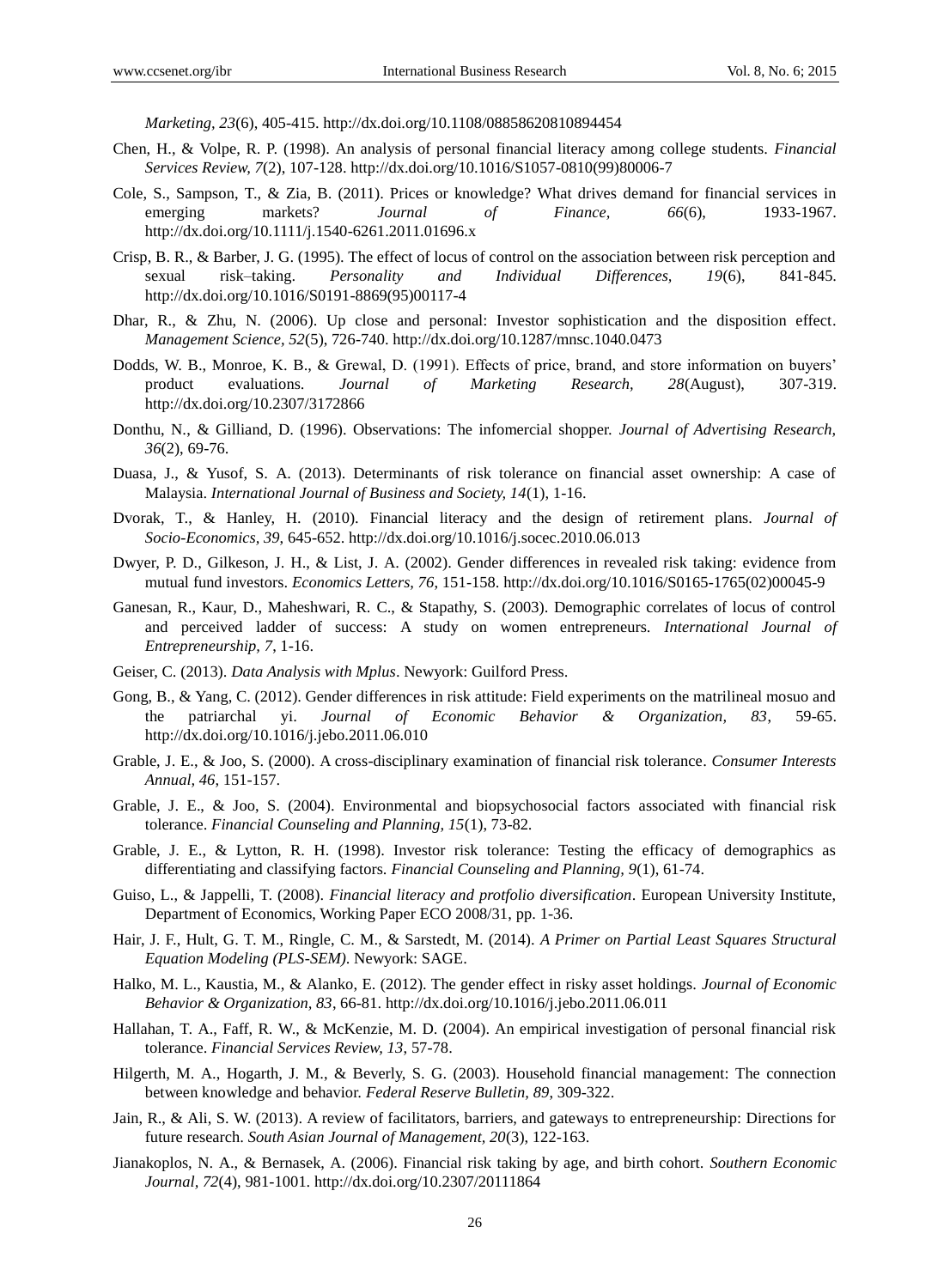- Kamas, L., & Preston, A. (2012). The importance of being confident: Gender, career choice, and willingness to compete. *Journal of Economic Behavior & Organization, 83*, 82-97. http://dx.doi.org/10.1016/j.jebo.2011.06.013
- Kreiser, P. M., Marino, L. D., Kuratko, D. F., & Weaver, K. M. (2013). Dissaggregating entrepreneurial orientation: The non-linear impact of innovativeness, proactiveness, and risk-taking on SME performance. *Small Business Economics, 40*, 273-291. http://dx.doi.org/10.1007/s11187-012-9460-x
- Lachance, M., & Tang, N. (2012). Financial advice and trust. *Financial Services Review, 21*, 209-226.
- Lai, P., & Tam, K. (2012). Gender discrepancy's impact on perceived risk and investment decision: A review of financial practitioners behavior in Hong Kong, China. *Journal of Advances Research in Management, 1*(5), 27-37.
- Larkin, C., Lucey, B. M., & Mulholland, M. (2013). Risk tolerance and demographic characteristics: Preliminary Irish evidence. *Financial Services Review, 22*, 77-91.
- Ludlum, M., Tilker, K., Ritter, D., Cowart, T., Xu, W., & Smith, B. C. (2012). Financial literacy and credit cards: A multi campus survey. *International Journal of Business and Social Science, 3*(7), 25-33.
- Lusardi, A., & Mitchell, O. S. (2007a). Baby boomer retirement security: The roles of planning, financial literacy, and housing wealth. *Journal of Monetary Economics, 54*, 205-224. http://dx.doi.org/10.1016/j.jmoneco.2006.12.001
- Lusardi, A., & Mitchell, O. S. (2007b). Financial literacy and retirement preparedness: Evidence and implications for financial education. *Business Economics, 42*(1), 35-44. http://dx.doi.org/10.2145/20070104
- Lusardi, A., & Mitchell, O. S. (2008). *Planning and financial literacy: How do women fare?* National Bureau of Economic Research, NBER Working Paper Series, Working Paper 13750, pp. 1-10.
- Lusardi, A., Mitchell, O. S., & Curto, V. (2010). Financial literacy among the young. *Journal of Consumer Affairs, 44*(2), 358-380. http://dx.doi.org/10.1111/j.1745-6606.2010.01173.x
- Lutfi. (2010). The relationship between demographic factors and investment decision in Surabaya. *Journal of Economics, Business and Accountancy Ventura, 13*(3), 213-224.
- Mandell, L., & Klein, L. S. (2009). The impact of financial literacy education on subsequent financial behavior. *Journal of Financial Counseling and Planning, 20*(1), 15-24.
- McCarty, B. (2000). Researching the dynamics of risk-taking and social learning: An exploratory study of Irish entrepreneurs. *Irish Marketing Review, 13*(1), 46-60.
- Müller, S., & Weber, M. (2010 April). Financial literacy and mutual fund investments: Who buys actively managed funds. *Schmalenbach Business Review, 62*, 126-153.
- Perry, V. G., & Morris, M. D. (2005). Who is in control? The role of self-perception, knowledge and income in explaining consumer financial behavior. *Journal of Consumer Affairs, 39*(2), 299-313. http://dx.doi.org/10.1111/j.1745-6606.2005.00016.x
- Powell, M., & Ansic, D. (1997). Gender differences in risk behaviour in financial decision-making: An experimental analysis. *Journal of Economic Psychology, 18*, 605-628. http://dx.doi.org/10.1016/S0167-4870(97)00026-3
- Preacher, K. J., Rucker, D. D., & Hayes, A. F. (2007). Addressing moderated mediation hypotheses: Theory, methods, and prescriptions. *Multivariate Behavioral Research, 42*(1), 185-227. http://dx.doi.org/10.1080/00273170701341316
- Putrevu, S., & Lord, K. R. (1994). Comparative and noncomparative advertising: Attitudinal effects under cognitive and affective involvement conditions. *Journal of Advertising, 23*(June), 77-90. http://dx.doi.org/10.1080/00913367.1994.10673443
- Robb, C. A. (2011). Financial knowledge and credit card behavior of college students. *Journal of Family and Economic Issues, 32*, 690-698. http://dx.doi.org/10.1007/s10834-011-9259-y
- Robb, C. A., & Woodyard, A. S. (2011). Financial knowledge and best practice behavior. *Journal of Financial Counseling and Planning, 22*(1), 60-70.
- Roszkowski, M. J., & Grable, J. E. (2005). Estimating risk tolerance: The degree of accuracy and the paramorphic representations of the estimate. *Financial Counseling and Planning, 16*(2), 29-47.